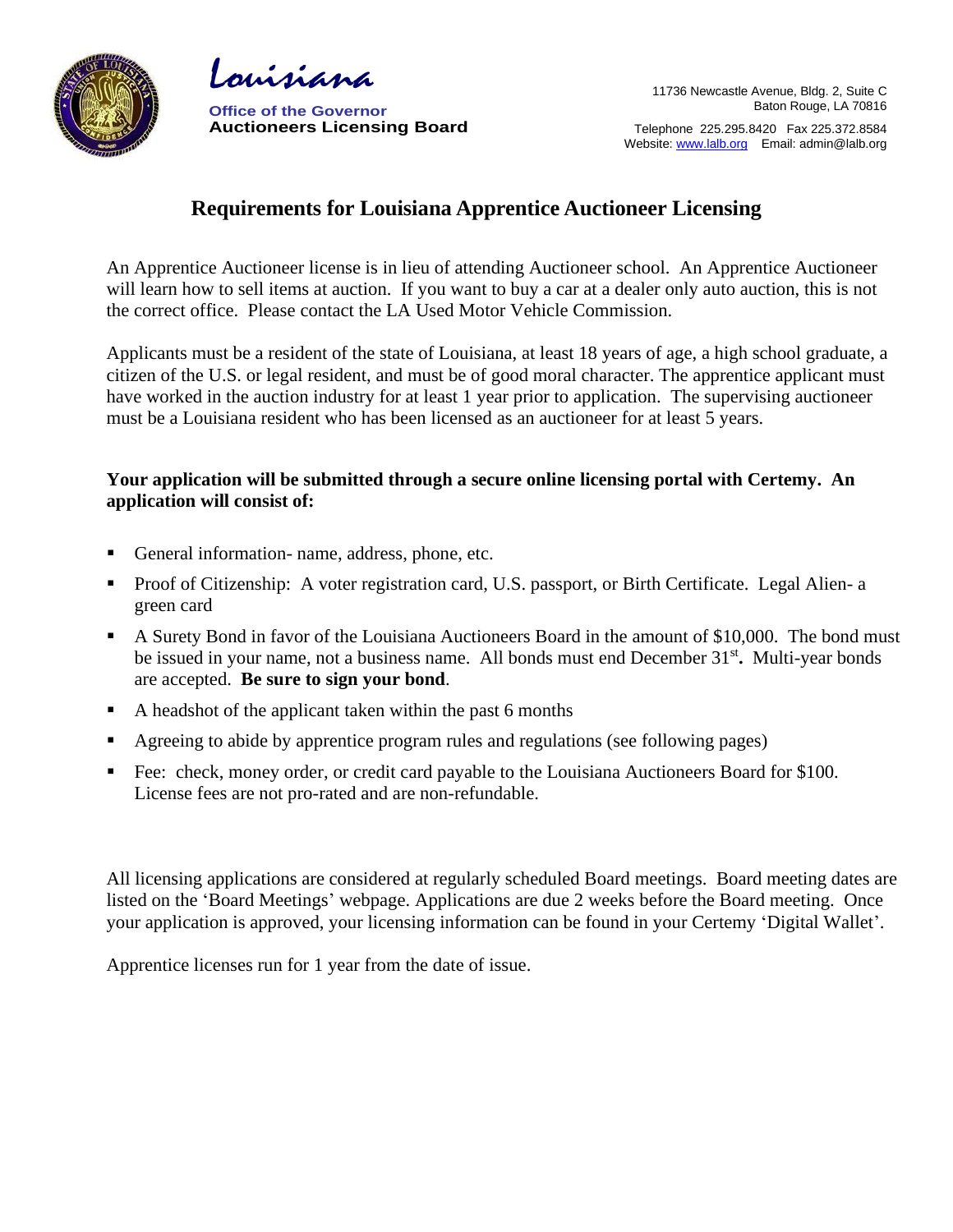

Louisiana

**Office of the Governor Auctioneers Licensing Board**

Telephone 225.295.8420 Fax 225.372.8584 Website: [www.lalb.org](http://www.lalb.org/) Email: admin@lalb.org

## **RULES AND REGULATIONS - APPRENTICE AUCTIONEER LICENSING**

### **§1117. Qualifications for Licensing as an Apprentice Auctioneer**

In order to qualify as an apprentice auctioneer, the applicant must comply with the following:

A. The applicant must be at least 18 years of age and have a high school diploma or its equivalent.

B. The applicant must be a legal resident of the State of Louisiana.

C. The apprentice applicant must have worked in the auction business for a minimum of one (1) year prior to application for an apprenticeship.

D. The applicant must submit the following:

-An application for licensing

-A good and sufficient surety bond executed by the applicant as principal and by a surety company qualified to do business in the state of Louisiana as surety in the amount of \$10,000,

-A certified copy of voter registration or other appropriate proof of residency;

-Application fee in the sum of \$100;

-A form signed by the supervising Louisiana resident licensed auctioneer stating that the apprentice will be serving under him for the term of one year;

-A copy of the rules and regulations signed by both the apprentice and the supervising auctioneer.

E. The apprentice must work under a Louisiana licensed auctioneer during his one-year training period who has qualified as a Supervising Auctioneer pursuant to Section 1118 of this Chapter.

F. The prospective apprentice and the supervising Louisiana licensed auctioneer may be required to appear together before the Louisiana Auctioneers Licensing Board at a regularly scheduled meeting in order for the application to be considered and approved prior to being granted apprentice status.

### § 1118. **Qualifications to be Supervising Auctioneer for Apprentice**

In order to qualify as a Supervising Auctioneer for an Apprentice, the auctioneer must comply with the following:

-The auctioneer must be a Louisiana resident.

-The auctioneer must have been licensed by the Board for at least five consecutive years at the time of the application by the apprentice.

-The auctioneer cannot have any other apprentice being supervised at the time of application. A supervising auctioneer may have only one apprentice working under his supervision at any time.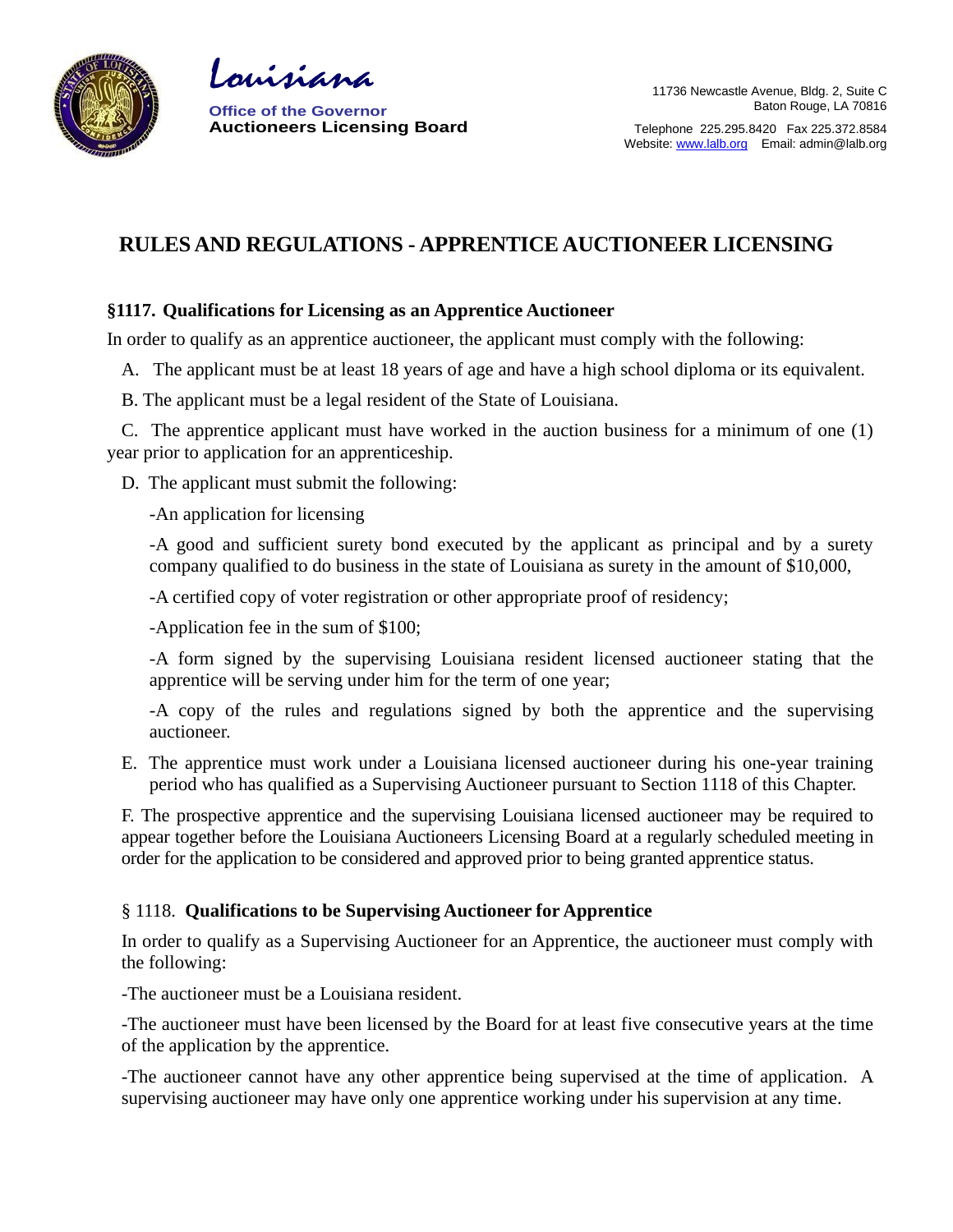#### **§1119. Apprentice Auctioneer Licensing**

A. The licensed Louisiana auctioneer acting as the supervisor for the apprentice auctioneer must hold the apprentice auctioneer's license. Under no circumstances is the apprentice auctioneer to have, display, or carry his license at any time.

B. When an apprentice auctioneer's employment with the supervising auctioneer is terminated for any reason, the supervising auctioneer shall immediately deliver or send by registered mail the apprentice auctioneer's license to the board. He must sign the back and indicate the termination date. Such apprentice auctioneer shall not engage in any auctioneer activity until he receives a new license (for the expired term) bearing the name and current license number of his new supervising auctioneer. No more than one license shall be issued to any apprentice auctioneer for the same period of time.

C. There will be just one licensed auctioneer supervisor at a time for an apprentice auctioneer. Should the apprentice auctioneer practice under another licensed auctioneer without a release from the first, the apprentice auctioneer's license shall be suspended.

D. There will be an additional charge of \$25 for the new license.

E. The length of time that an applicant shall work as an apprentice auctioneer shall be 12 months. During that period of time the apprentice auctioneer shall work and be directly involved in at least 80 hours over a minimum period of 12 days.

F. The apprentice auctioneer shall receive training in the following areas:

- 1. The establishment and use of Escrow Accounts.
- 2. Bid Calling.

3. Pre-Auction activities which will include: Handling consignments, and all related matters, including but not limited to consignment contracts, the assignment of lot numbers, the establishment of conditions and reserves for consignments, and advertising.

4. Auction Day activities which will include: Clerking at the auction, including writing sale tickets, keeping track of all sales, and any related paperwork or using appropriate auction software, ringman/spotter.

5. Post Auction Activities which will include: Closing out the auction and maintaining and balancing auction account records, Collecting and remitting sales taxes to the proper government entities, Settlements, closeouts and payments to consignors.

G. Any person acting as an apprentice auctioneer within the meaning of these rules and regulations without a license and any person who violates these rules and regulations shall be subject to revocation of his license. The Louisiana auctioneer serving as sponsoring supervisor is also subject to discipline of his license should his apprentice auctioneer violate these rules and regulations.

H. The license of an apprentice auctioneer shall be automatically suspended upon the revocation or suspension of the license of the Louisiana auctioneer who is his sponsoring supervisor or in the event the supervising auctioneer becomes incapacitated; however, the apprentice auctioneer may retain his license by transferring to the supervision of another Louisiana licensed auctioneer within 21 days of the effective date of such revocation or suspension. If the apprentice auctioneer does not transfer to another Louisiana licensed auctioneer within the 21 days, he must start his one-year apprentice program over.